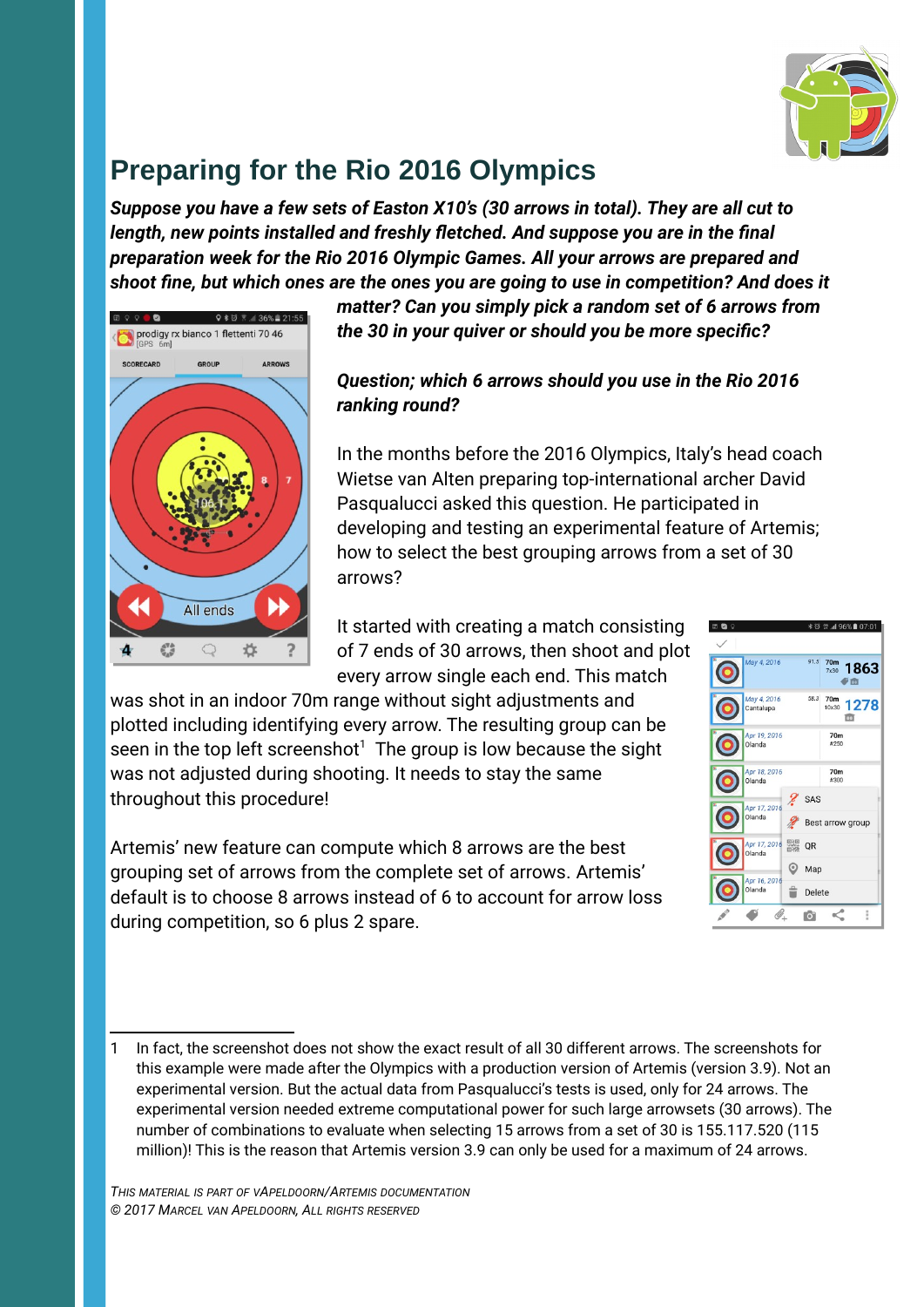

### **How does the algorithm work?**



From the plotted results, Artemis starts with selecting a set of 8 arrows numbered 1, 2, 3, 4, 5, 6, 7 and 8 and evaluates their grouping pattern. In the Pasqualucci example, it evaluates a group of 56 shots; i.e. the 8 selected arrows which have all been shot 7 times.

The group performance is determined by calculating the ASL (a measure of group size) of the group *independent* of where the group is on the target face. The algorithm doesn't care where the center of the group was on the target face, just how small it was.

Then it again selects a set of arrows, but this time a slightly different set. For

example 1, 2, 3, 4, 5, 6, 7 and 9. It computes the group size again and compares it with the previous set's group size.

Artemis iterates over *all* possible combinations of (in this case) 8 arrows out of 24 arrows, to find the best group. This means it has to evaluate **735.471** different combinations! So it takes a few minutes to compute.

When finished, a dialog shows the results; the 8 arrows that performed best (have the best/smallest group). It is this set of arrows which is best to use in competition!

The result is also saved to the notes-section of the quiver/arrow-set for later reference.

## **Did it help?**

What is interesting is to estimate the difference, in points gained, between the 'best' 8 arrows compared to a randomly picked set of 8 arrows from the test data. Although this particular set of data is relatively small, we can still use Artemis to get a rough impression.

Using Artemis' Analysis, the *group* (not the score!) of the 8 best-grouping arrows is compared with a group of 8 randomly picked arrows from the same arrow-set and plot on two different targets. See the screenshot on the next page.

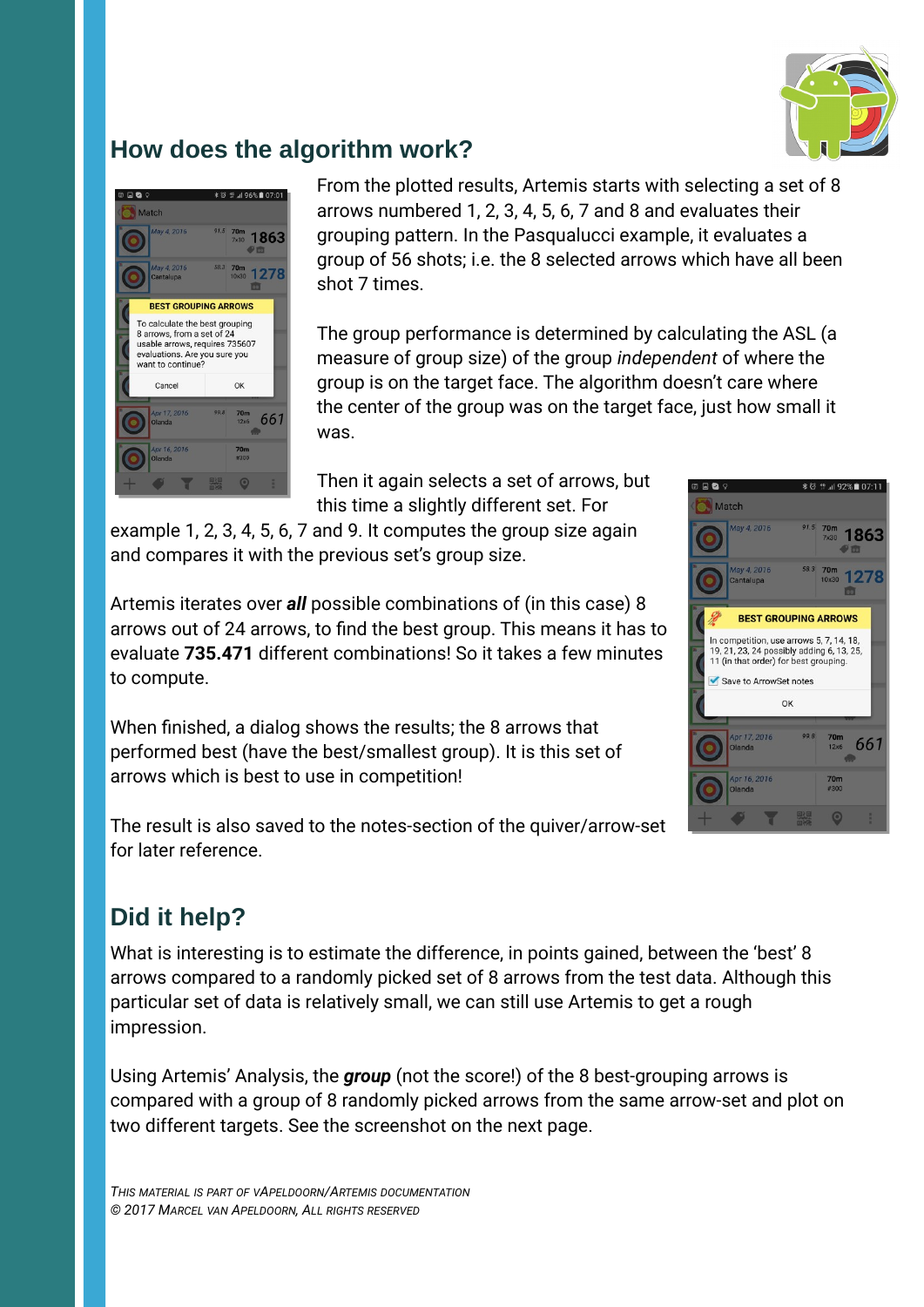



The 8 randomly picked arrows grouped with an ASL of 104.8 which is *equivalent* to a 70m round score of 672.

However, the 8 best grouping arrows had an ASL of 113.8 which is *equivalent* to a 70m round score of 690.

Again, a small dataset, so perhaps not statistically relevant, but still reason enough to put some effort in selecting your best grouping arrows, a few days before any important competition.

*David Pasqualucci shot the 3rd highest score in the Rio 2016 ranking round, a score of 685, which is pretty close to the predicted score of 690* 

### **Your steps to use this new feature in Artemis**

There are several different ways to use this new feature, but suppose you have (as most of us) a set of 'only' 12 arrows and it is a couple of days before a 70m (720 round) competition. It is nice weather (no wind) and you have already warmed-up, and your sight is more or less correct. The following procedure will result in a 'best grouping arrowset' selection.

- 1. Create a Match (Type: plot, tuning, 70m, 122cm target face) of 16 ends of 6 arrows.
- 2. Fill your quiver with 6 arrows in the upper tube and 6 arrows in the bottom tube.
- 3. Before you start the match, set the options
	- a. 'Default shot rating' to 5 stars
	- b. Check 'Rate your shot'
	- c. Check 'Identify arrow'
- 4. Start the match and make sure the star-rating symbol in the menu indicates '3'. So only plots rated 3 and above will be shown. And since you set the default to '5', all shots will be shown. The star-rating is used by the 'best arrow group'-computation, for it will only take shots into account that have a rating equal or higher than set.